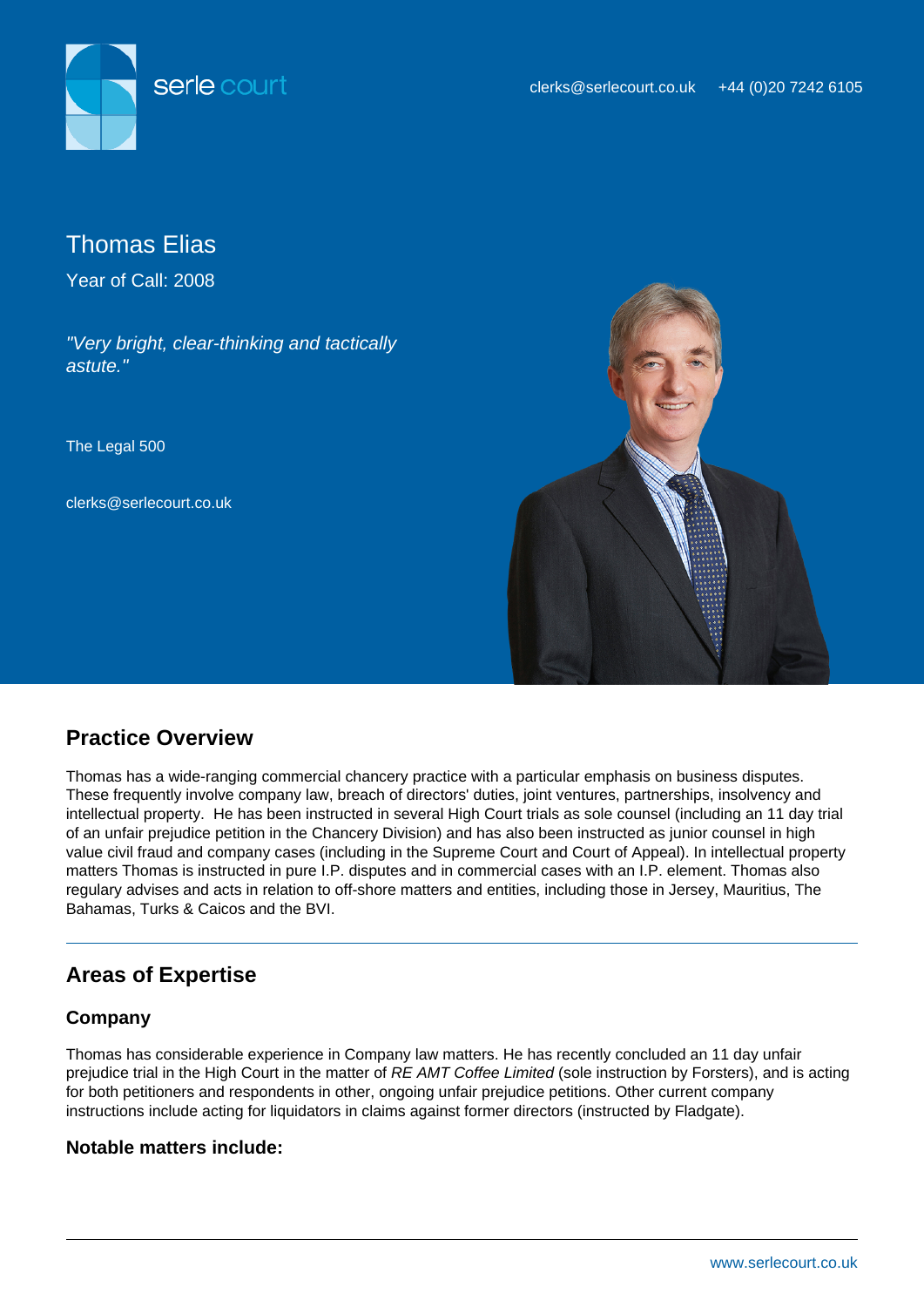Awan v Patel [2017] EWHC 1951 (Ch): Acted for the successful defendants in a 5 day trial in the Chancery Division (leading Sophia Hurst) in a matter involving interlocking issues of company and partnership law (instructed by DLS Law)

Re Galasys plc [2016] JRC 188: A multi-jurisdictional dispute over control of a (formerly) AIM-listed company. Instructed in relation to the proceedings in Jersey (by Collas Crill).

Prince Abdulaziz v Apex Global Management [2014] UKSC 64, [2014] 1 W.L.R. 4495. High-profile and wideranging litigation regarding unfair prejudice petitions. Appeared (with Daniel Lightman, now Q.C.) for the successful respondents in the Supreme Court in October 2014.

Sukhoruchkin v van Bekestein: a dispute arising out of the management and subsequent liquidation of an off-shore investment fund, in which permission was sought by shareholders in a holding company to bring a double derivative claim on behalf of the subsidiary. A freezing order was successfully set-aside at first instance but was reinstated by the Court of Appeal [2014] EWCA Civ 399 (instructed by Mishcon de Reya).

Abouraya v Sigmund [2014] EWHC 277 (Ch); [2015] B.C.C. 503: a claim to bring proceedings by way of doublederivative claim on behalf of a company against a director for breach of fiduciary and duty (instructed by Asserson Law Offices).

#### **Intellectual Property**

Thomas has appeared in the Intellectual Property Enterprise Court, the High Court and the European Court in intellectual property disputes relating to trade marks, registered and unregistered designs, passing off and copyright. He has also appeared in the Trade Marks Registry and before the Appointed Person. As well as dealing with pure I.P. matters, Thomas is instructed in commercial cases which have an intellectual property element. He also contributed to the CITMA publication "Contentious Trade Mark Registry Proceedings" by Michael Edenborough Q.C. (published 2018)

#### **Significant cases include:**

Pelikan v EUIPO (NBA Properties Inc. intervening) T-112/17. Sole instruction for the Intervener in an appeal before the General Court in May 2018. (instructed by Stratagem IPM).

Glencairn v Dartington Crystal. Ongoing instruction acting for Darington in a registered design case about a whisky glass. Successfully resisted an interim injunction in March 2018. Matter now proceeding to trial (instructed by Virtuoso Legal).

Advising on copyright enforcement in Jersey and the Isle of Man in relation to sports broadcasts (2018).

Advising on copyright and database right in relation to sports broadcasts in Mauritius (2017).

M.I. Industries, Inc. y EUIPO (Natural Instinct Ltd intervening) T-30/16. Solely instructed in a successful appeal to the General Court in a trade mark matter regarding proof of use (instructed by Lucas & Co).

Gama Healthcare v Pal International [2016] EWHC 75 (IPEC). Successfully acted for the defendant in a claim for passing off based on packaging of medical wipes (with Roger Wyand Q.C.) (instructed by Spearing Waite).

The Ukulele Orchestra of Great Britain v Clausen & another [2015] E.T.M.R. 40, [2015] EWHC 1772 (IPEC). Acted for the defendants in a claim for passing off, trade mark infringement and infringement of copyright in dramatic works, and successfully invalidated the claimant's Community trade mark. Also resisted an early application for an interim injunction [2014] EWHC 3789 (IPEC) (instructed by Fladgate LLP).

Moroccanoil Israel Ltd v Aldi Stores [2014] EWHC 1686 (IPEC) - successfully defended Aldi in a passing-off action based on packaging "get-up" (with Michael Edenborough Q.C.) (instructed by Freeths).

Aveda Corp v Dabur India Ltd [2013] E.T.M.R. 33 – appeal to the High Court from the Trade Mark Registry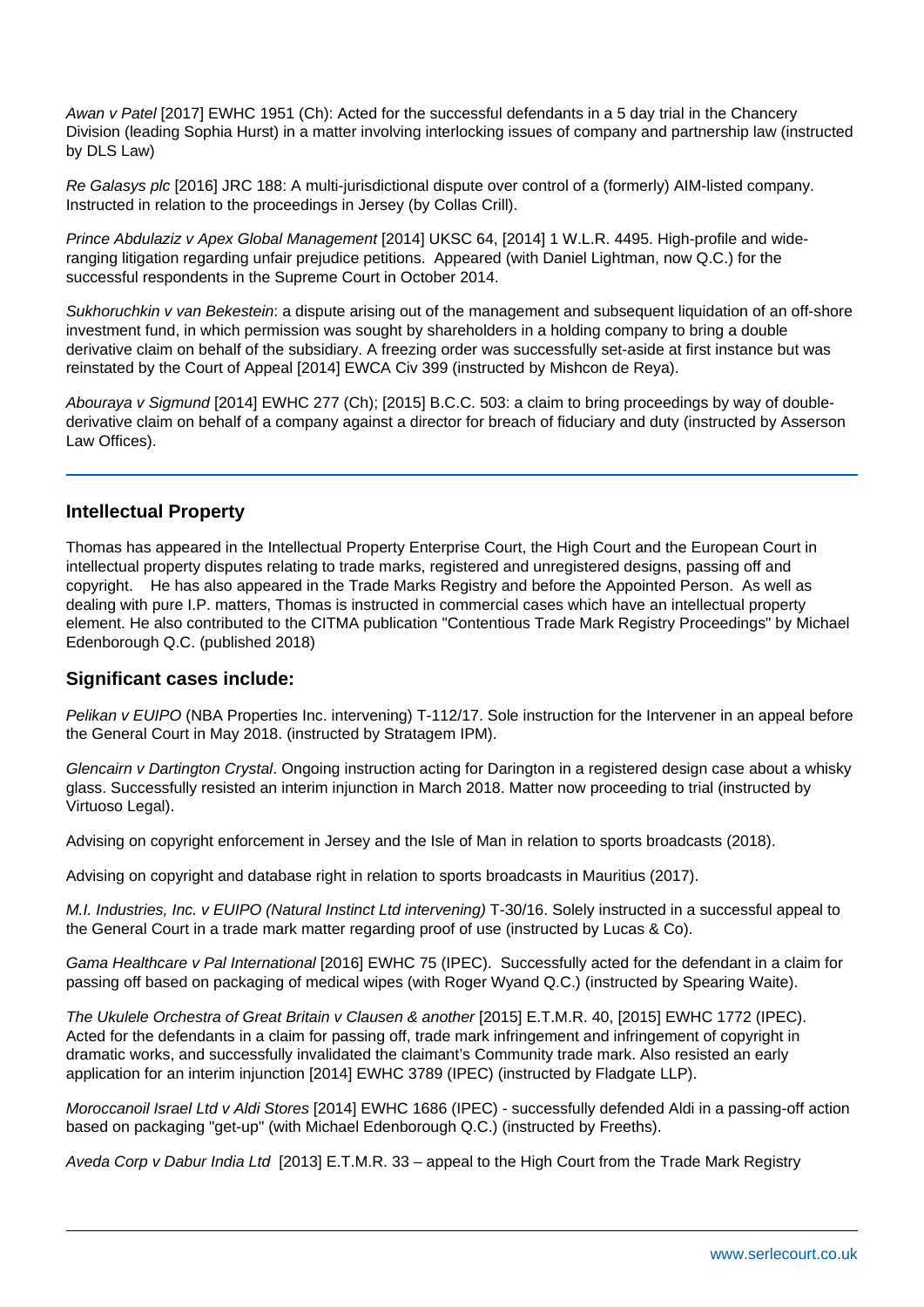involving the issue of the correct analysis of composite trade marks (instructed by Cresco Legal).

Kavaklidere-Europe v OHIM [2012] E.T.M.R. 45 - Acted with Michael Edenborough Q.C. in proceedings in the General Court of the European Union on behalf of Yakult Honsha Kabushiki Kaisha successfully opposing the registration as a Community Trade Mark of a word mark similar to the client's mark "YAKULT".

Smart Technologies v OHIM [2012] E.T.M.R. 49 - Appeared with Michael Edenborough Q.C. on an appeal to the Court of Justice of the European Union on a trade mark matter regarding the registrability of slogans as Community Trade Marks.

Pass J Holdings Ltd v Spencer, Trade Marks Registry (Appointed Person), [2012] R.P.C. 16 Appeal, inter alia, on the basis that the original decision was vitiated by serious errors arising from the Hearing Officer cutting and pasting from an unrelated earlier decision.

Harrison v Harrison [2010] FSR 25, 604, one of few reported cases on the moral rights of derogatory treatment and false attribution.

Evans (t/a Firecraft) v Focal Point Fires Plc [2010] E.T.M.R. 29; [2010] R.P.C. 15, summary judgment on a passing off claim based on an estoppel arising from an invalidation decision of the trade mark Registry.

## **Commercial Litigation**

Thomas frequently acts in Commercial Chancery disputes involving joint ventures, partnerships, companies and allegations of breach of duty.

#### **Recent matters include:**

Kiwak v Reiner [2017] EWHC 2018 (Ch). Acted for claimants in a 5 day High Court trial regarding a joint venture/partnership dispute in relation to development property. Appeal to Court of Appeal set down for January 2019 (sole instruction by Asserson Law Offices).

Monterrey v Fraser. 6 day trial set down for autumn 2018 regarding allegations of breach of duty, breach of trust and constructive trusts. Acting for a Mauritius trust company (sole instruction by Withers).

Woodfine v Russo. Partnership dispute regarding development properties (instructed by DLS Law). Set down for a 3 day High Court trial in autumn 2018.

Lotigol v Christoforou: Acted for a claimant property investor seeking to recover a secret profit obtained by his agent in breach of duty in engineering back-to-back property sales. Involved claims for breach of duty, deceit and knowing receipt. Now settled (instructed by Olephant).

Ongoing instruction relating to a claim to rectify the land register in the Turks and Caicos islands (instructed by Karam Missick).

Erith Holdings Limited & Ors v Ronald William Murphy [2017] EWHC 1364 (TCC): successfully acted for the defendant in a trial in the Technology & Construction Court, resisting claims for monies said to be due under a contract of indemnity.

Office Depot Inc v Office Depot (Israel) (2013): instructed as sole counsel in a dispute in the High Court regarding monies due under a contract of sale of a subsidiary company in Israel, with counterclaims of misrepresentation, involving jurisdiction issues in light of related proceedings in Israel (instructed by Meyer Brown)

Water's Edge v Laing (2013): several interlocking claims in the Bahamas brought in relation to an alleged property joint venture.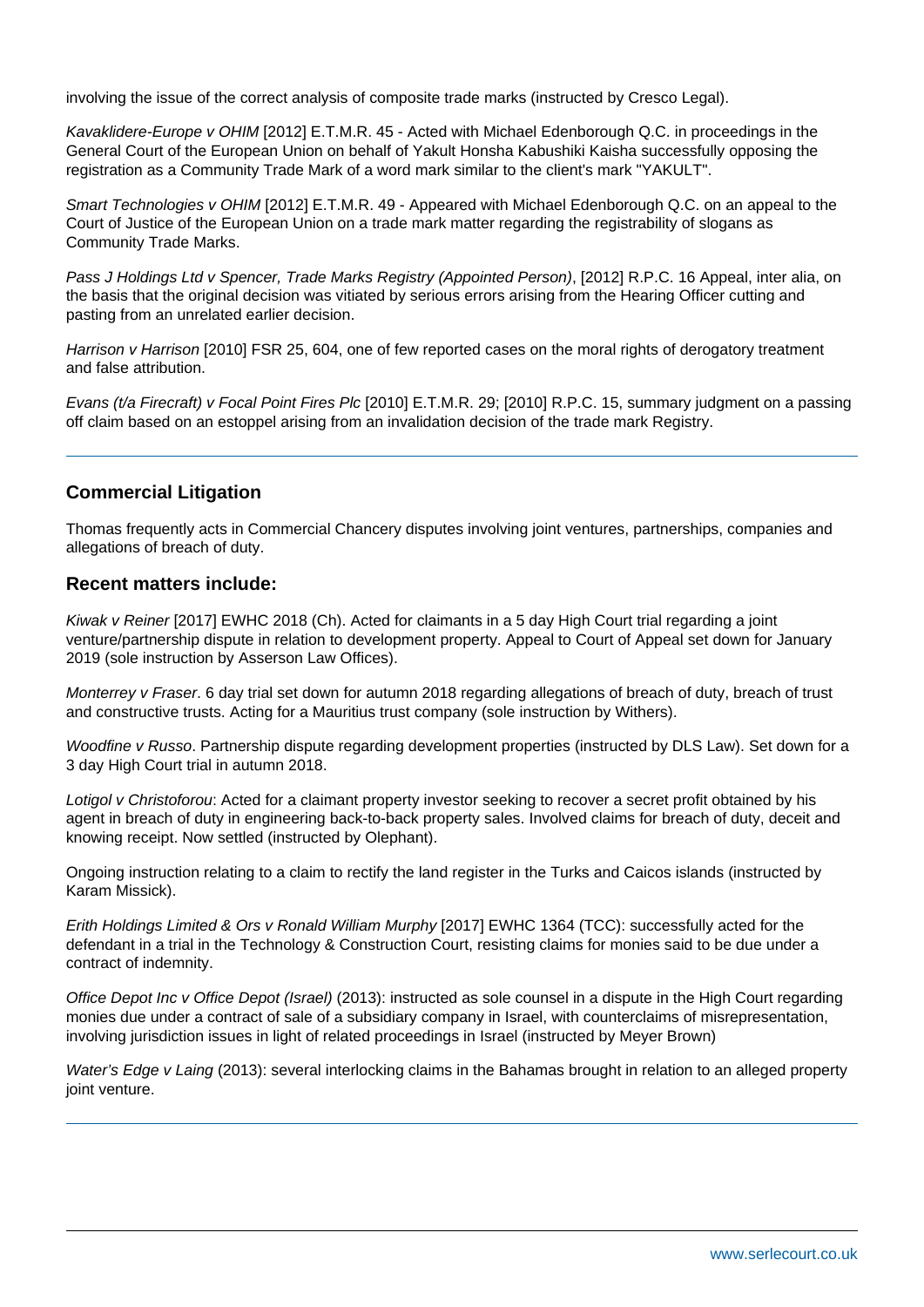## **Civil Fraud**

## **Notable cases include:**

Lotigol v Christoforou: Acted for a claimant property investor seeking to recover a secret profit obtained by his agent in breach of duty in engineering back-to-back property sales. Involved claims for breach of duty, deceit and knowing receipt. Now settled (instructed by Olephant).

Sukhoruchkin v van Bekestein: a multi-party, multi-jurisdictional dispute arising out of the management and subsequent liquidation of an off-shore investment fund. A freezing order was successfully set-aside at first instance but was reinstated by the Court of Appeal [2014] EWCA Civ 399 (instructed by Mishcon de Reya).

Monde v LeeLanes LLP (2013): a dispute arising out of agreements to provide a power station in Iraq, involving claims for breach of contract and unlawful means conspiracy and allegations of bribery and illegality (instructed by Withers).

Viken v Tiberius Investments & Capital (2012): claims regarding alleged misuse of investment monies in an offshore investment fund (instructed by Peters & Peters)

Architectural Association v Livett (2011): obtained a freezing injunction on behalf of claimant charity against its former finance director in relation to claims of equipment leasing fraud (instructed by Peters & Peters)

Cherney v Neuman [2011] EWHC 2156 (Ch): 12 day trial of claims for breach of fiduciary duty and negligence against a firm of solicitors (with Hugh Norbury, now Q.C.) (instructed by Fladgate).

### **Insolvency**

Recent instructions include advising liquidators on potential claims against former directors for breach of duty, acting for an on-line trading platform in high value bankruptcy proceedings, and advising in directors disqualification proceedings.

#### **Notable matters include:**

Re Crosscatle (in liquidations): Acted for liquidators in a dispute over the valuation of goodwill attaching to a lease (unreported). See article in Journal of International Banking and Financial Law, Vol. 31 no. 7 (2016)).

Tiberius Investments & Capital Limited v Viken Securities Inc. BVIHC (COM) 57 OF 2012: instructed for a hearing in the BVI Commercial Court to set aside a Statutory Demand (instructed by Peters & Peters).

Pace Europe Ltd v Dunham [2012] EWHC 852 (Ch); [2012] BPIR 836: an appeal to the High Court against an order setting aside a statutory demand as it was based on an order of a United States court for multiple damages (instructed by Premier Solicitors).

### **International and Offshore**

Thomas has acted in contentious trust disputes involving trusts in Jersey and Mauritius, was instructed in connection with the Jersey element of a multi-jurisdictional company law dispute, and continues to be instructed in connection with numerous cases in The Bahamas. Thomas was called to the bar of the Eastern Caribbean Supreme Court in 2013 and has appeared in the BVI commercial court.

## **Current matters include:**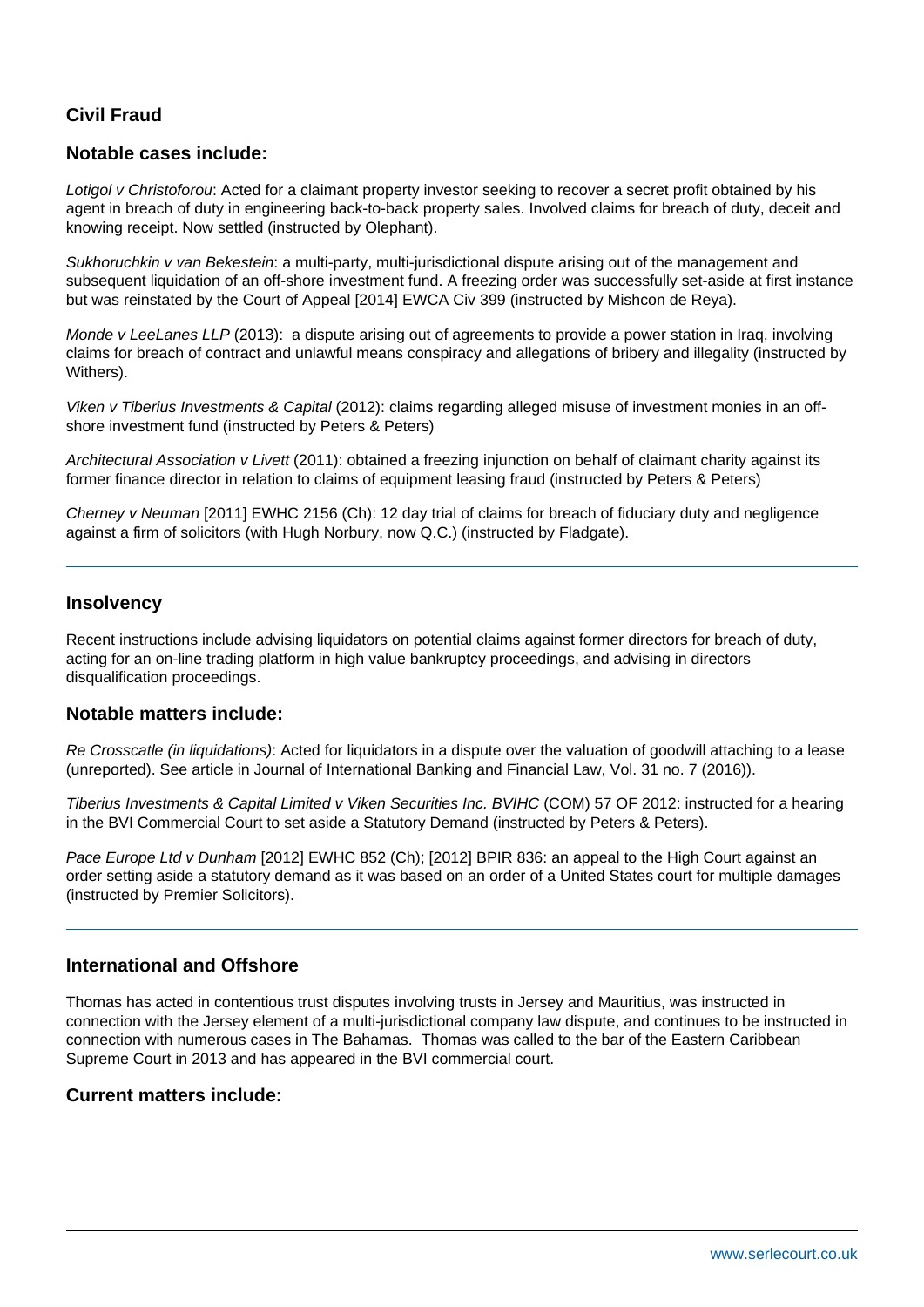Monterrey v Fraser. 6 day trial set down for autumn 2018 regarding allegations of breach of duty, breach of trust and constructive trusts. Acting for Mauritius trust company (sole instruction by Withers).

Ongoing instruction relating to a claim to rectify the land register in the Turks and Caicos islands.

Continues to advise in relation to several judicial review matters in The Bahamas (instructed by Callenders & Co).

Advice on copyright enforcement in Jersey and the Isle of Man in relation to sports broadcasts (2018).

Advice on an insurance dispute in the Turks and Caicos islands (instructed by Karam Missick) (2018).

Advice on copyright and database right in relation to sports broadcasts in Mauritius (2017).

Instructed in several cases, both private law and judicial review, regarding the meaning and effect of the Hawksbill Creek Agreement, under which Freeport, Grand Bahama, was established (instructed by Callenders & Co).

Re Galasys plc: [2016] JRC 188: A multi-jurisdictional dispute over control of a (formely) AIM-listed company. Instructed in relation to the proceedings in Jersey by (Collas Crill).

Acted for a Jersey Trustee in relation to allegations of negligence in managing an investment fund (with Dakis Hagen, now Q.C.) (instructed by Voisin).

Tiberius Investments & Capital Limited v Viken Securities Inc. BVIHC (COM) 57 OF 2012: hearing in the BVI Commercial Court; an insolvency issue in the context of a multi-million dollar hedge fund dispute (instructed by Peters & Peters).

### **Partnership and LLP**

## **Private Client Trusts and Probate**

## **Administrative and Public Law**

#### **Insurance and Reinsurance**

#### **Professional Negligence**

### **Recommendations**

Intellectual Property (Legal 500)

Company and Partnership (Legal 500)

Company (Chambers and Partners)

#### **Quotes**